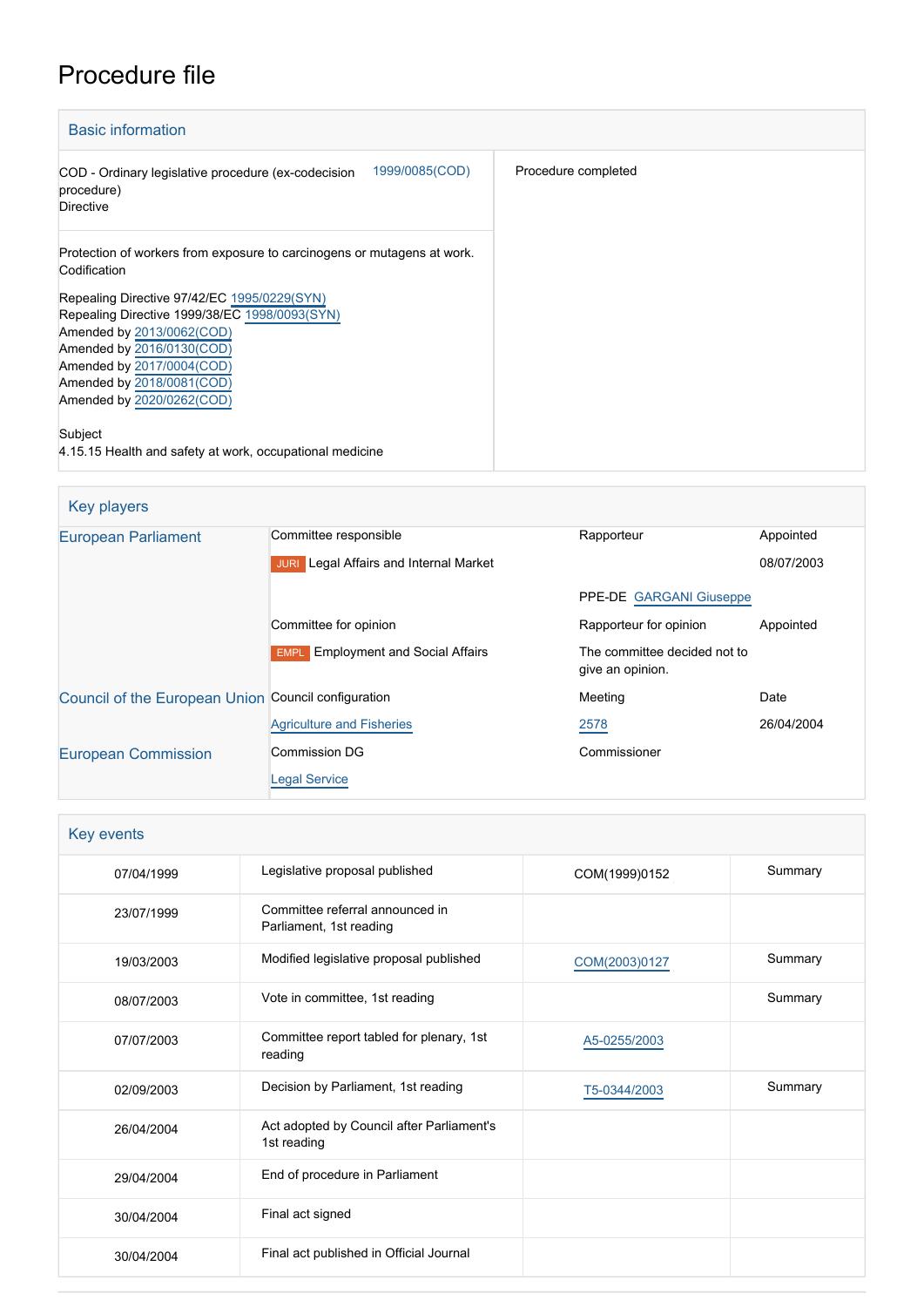| <b>Technical information</b> |                                                                                                                                                                                                                                               |
|------------------------------|-----------------------------------------------------------------------------------------------------------------------------------------------------------------------------------------------------------------------------------------------|
| Procedure reference          | 1999/0085(COD)                                                                                                                                                                                                                                |
| Procedure type               | COD - Ordinary legislative procedure (ex-codecision procedure)                                                                                                                                                                                |
| Procedure subtype            | Codification                                                                                                                                                                                                                                  |
| Legislative instrument       | Directive                                                                                                                                                                                                                                     |
|                              | Repealing Directive 97/42/EC 1995/0229(SYN)<br>Repealing Directive 1999/38/EC 1998/0093(SYN)<br>Amended by 2013/0062(COD)<br>Amended by 2016/0130(COD)<br>Amended by 2017/0004(COD)<br>Amended by 2018/0081(COD)<br>Amended by 2020/0262(COD) |
| Legal basis                  | Rules of Procedure EP 52-p1; EC Treaty (after Amsterdam) EC 137-p2                                                                                                                                                                            |
| Stage reached in procedure   | Procedure completed                                                                                                                                                                                                                           |

#### Documentation gateway

| Legislative proposal                                               | COM(1999)0152                                          | 08/04/1999 | EC.        | Summary |
|--------------------------------------------------------------------|--------------------------------------------------------|------------|------------|---------|
| Economic and Social Committee: opinion, report                     | CES0938/1999<br>OJ C 368 20.12.1999, p. 0018           | 20/10/1999 | <b>ESC</b> |         |
| Modified legislative proposal                                      | COM(2003)0127                                          | 20/03/2003 | EC.        | Summary |
| Committee report tabled for plenary, 1st<br>reading/single reading | A5-0255/2003                                           | 08/07/2003 | <b>EP</b>  |         |
| Text adopted by Parliament, 1st reading/single<br>reading          | T5-0344/2003<br>OJ C 076 25.03.2004, p.<br>0034-0071 E | 02/09/2003 | EP.        | Summary |
| Follow-up document                                                 | SWD(2017)0010                                          | 12/01/2017 | EC.        | Summary |

#### Additional information

European Commission **[EUR-Lex](http://ec.europa.eu/prelex/liste_resultats.cfm?CL=en&ReqId=0&DocType=COD&DocYear=1999&DocNum=0085)** 

#### Final act

 [Directive 2004/37](https://eur-lex.europa.eu/smartapi/cgi/sga_doc?smartapi!celexplus!prod!CELEXnumdoc&lg=EN&numdoc=32004L0037) [OJ L 229 29.06.2004, p. 0023-0034](https://eur-lex.europa.eu/legal-content/EN/TXT/?uri=OJ:L:2004:229:TOC) Summary

### Protection of workers from exposure to carcinogens or mutagens at work. Codification

PURPOSE: the legislative consolidation of Council Directive 90/394/EEC on the protection of workers from the risks related to exposure to carcinogens at work so as to make it clearer and more accessible to the citizen. CONTENT: The new Directive will supersede the various directives incorporated in it; their content is fully preserved, and they are brought together with only such formal amendments as are required by the codification exercise itself.?

#### Protection of workers from exposure to carcinogens or mutagens at work. Codification

On 8 April 1999, the Commission presented a proposal for a Council Directive codifying Council Directive 90/394/EEC of 28 June 1990 on the protection of workers from the risks related To exposure to carcinogens at work (Sixth individual Directive within the meaning of Article 16(1) of